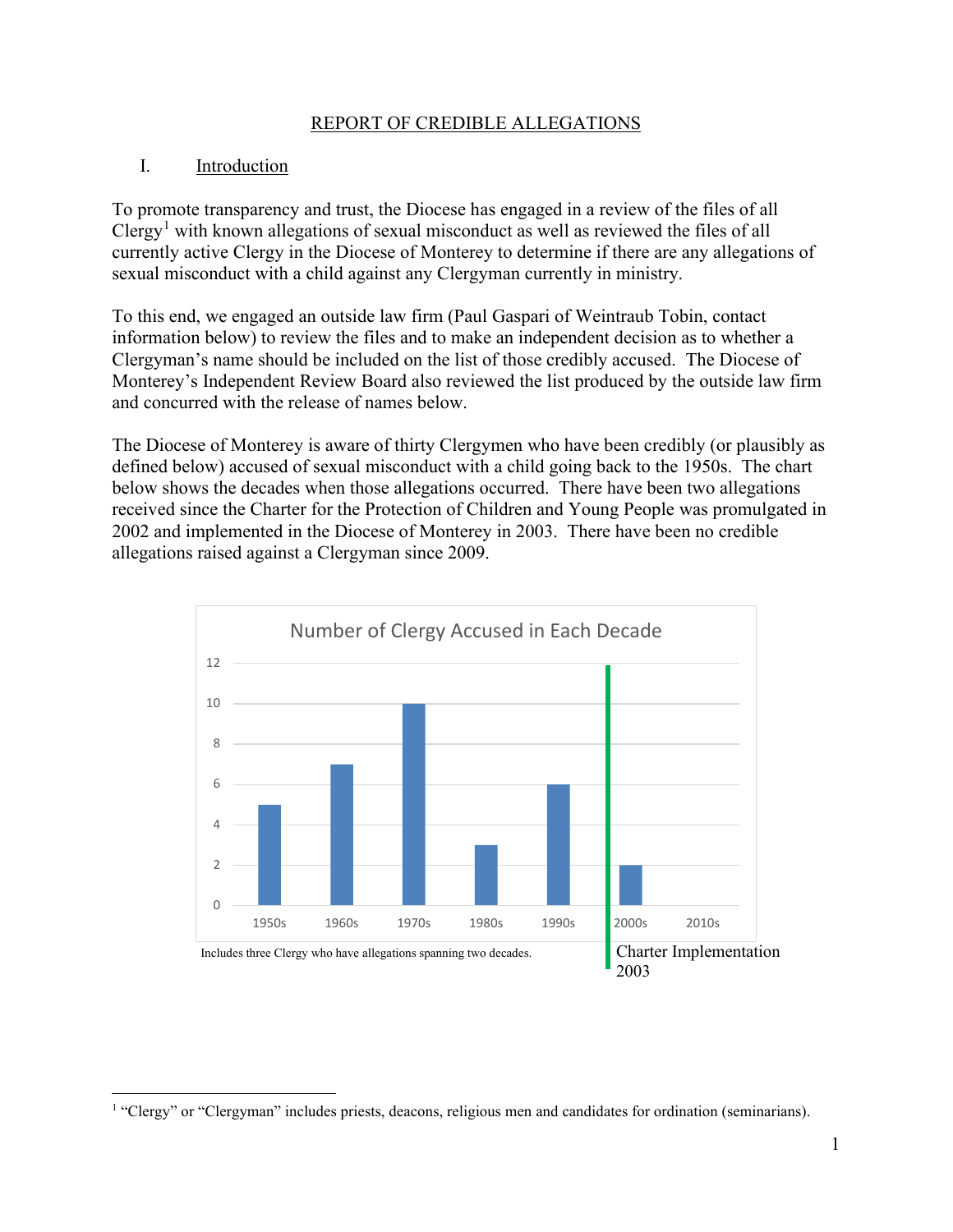## II. Procedure Employed to Identify Credibly Accused Clergyman

In collaboration with Diocesan leadership, outside law firm and the Independent Review Board, we adopted the following system to identify Clergy with credible allegations of child sexual abuse:

## Identify if:

- 1. The allegation involves Clergy and
- 2. Involves sexual misconduct with a minor (i.e. under 18) and
- 3. The accusation appears credible (i.e. believable) or
- 4. The Clergyman was dead at the time the allegation was received by the Diocese, which prevented a complete investigation, but the allegation appears plausible (i.e. alleged to have occurred at a time and in a place where the Clergyman was assigned).

We have divided the names into three categories:

- 1. Category 1: Credibly accused Clergy not previously released or otherwise in the public domain.
- 2. Category 2: Credibly accused Clergy previously released or in the public domain who were working in the name of the Diocese of Monterey when the alleged abuse occurred.
- 3. Category 3: Accusations against Clergy made after the Clergyman was dead and appear plausible considering the alleged circumstances.

Through various sources, there are other names that have been reported as associated with the Diocese of Monterey that are not included on the list. Some of the online sources name clergy that have no association with the Diocese of Monterey and for that reason, they are not included on this list. We are not including the following:

- 1. Religious or extern priests who were not ministering in the name of the Diocese of Monterey (were not assigned by the Bishop of Monterey but, rather, were working in the name of their religious orders); and,
- [2](#page-1-0). Priests of the Diocese of Monterey-Fresno<sup>2</sup> where the abuse is alleged to have occurred in what is now the geography of the Diocese of Fresno.

<span id="page-1-0"></span><sup>&</sup>lt;sup>2</sup> The Diocese of Monterey was established on December 18, 1967 from the former Diocese of Monterey-Fresno.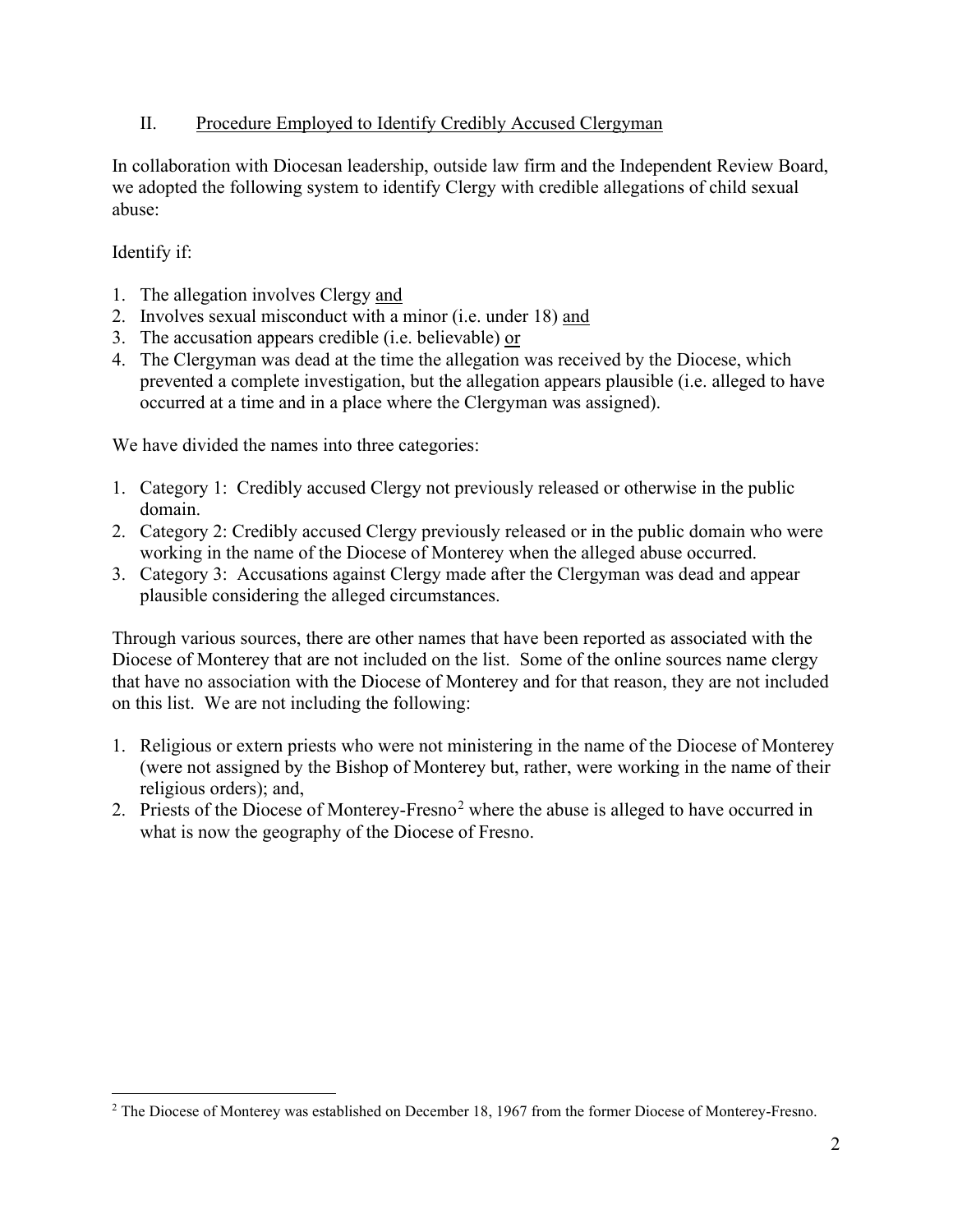# III. List of Credibly Accused:

| <b>Clergyman</b>        | Date of     | <b>Date Reported</b> | <b>Status</b>            |
|-------------------------|-------------|----------------------|--------------------------|
|                         | Incident(s) | to the Diocese       |                          |
| Rev. Phillip Abinate    | 1970, 1971, | 2003                 | Deceased (6/27/2008)     |
|                         | 1975        |                      |                          |
| Rev. Raul Carvajal      | 1984-1985   | 2005                 | Faculties removed        |
| Juan Carlos Esquivel    | 2007        | 2007                 | Former Seminarian        |
| Rev. Carl Faria         | 1968-1971;  | 2002                 | Retired, faculties       |
|                         | 1973-1976   |                      | removed 2002             |
| Luis Garcia             | 1982        | 2009                 | Former Seminarian        |
| Manuel Jimenez          | 1994        | 1999                 | Former Seminarian        |
| Rev. Gilbert Meyer      | 1961-1964   | 2010                 | Retired, not in ministry |
| Rev. Charles Moore      | 1974        | 2003                 | Deceased (12/9/2007)     |
| Rev. Colman O'Connor    | 1979-1980   | 1993                 | Deceased (3/3/1996)      |
| Rev. Joseph Sheehan,    | 1971-1975   | 1992                 | Deceased                 |
| C.S.S.S.p.              |             |                      |                          |
| Br. James Wisecaver, SM | 1997        | 1997                 | Deceased (10/23/2015)    |

Category 1: Credibly accused Clergy not previously released or in the public domain:

Category 2: Credibly accused Clergy previously released or in the public domain who were working in the name of the Diocese of Monterey when the alleged abuse occurred:

| Clergyman                          | Date of     | <b>Date Reported</b> | <b>Status</b>                 |
|------------------------------------|-------------|----------------------|-------------------------------|
|                                    | Incident(s) | to the Diocese       |                               |
| Rev. William Allison               | 1964, 1966, | 2003                 | Deceased (12/16/1987)         |
|                                    | 1969        |                      |                               |
| Rev. Alberto Battagliola           | 1970s       | 2003                 | Deceased (2/17/1977)          |
| Rev. Antonio Cortes                | 2009        | 2009                 | Laicized (no longer a priest) |
| Rev. Edward Fitz-Henry             | 1990        | 1991                 | Laicized (no longer a priest) |
| Rev. Juan Guillen                  | 1992        | 2003                 | Unknown                       |
| Rev. Gregory Kareta,               | 1970s       | 2002                 | Deceased (10/4/2006)          |
| OFM Conv.                          |             |                      |                               |
| Rev. Michael McDonald <sup>3</sup> | 1965-1966   | 2003                 | Deceased (11/3/1971)          |
| Rev. Patrick McHugh                | 1960s       | 2002                 | Deceased (3/24/1979)          |
| Rev. Paul Valdez                   | 1997        | 1999                 | Retired, allegation           |
|                                    |             |                      | reclassified in 2019 from     |
|                                    |             |                      | non-credible to credible and  |
|                                    |             |                      | faculties removed in 2019.    |
| Rev. John Velez, SM                | 1991        | 1991                 | Deceased                      |

<span id="page-2-0"></span><sup>&</sup>lt;sup>3</sup> Please note this is not Fr. Martin McDonald